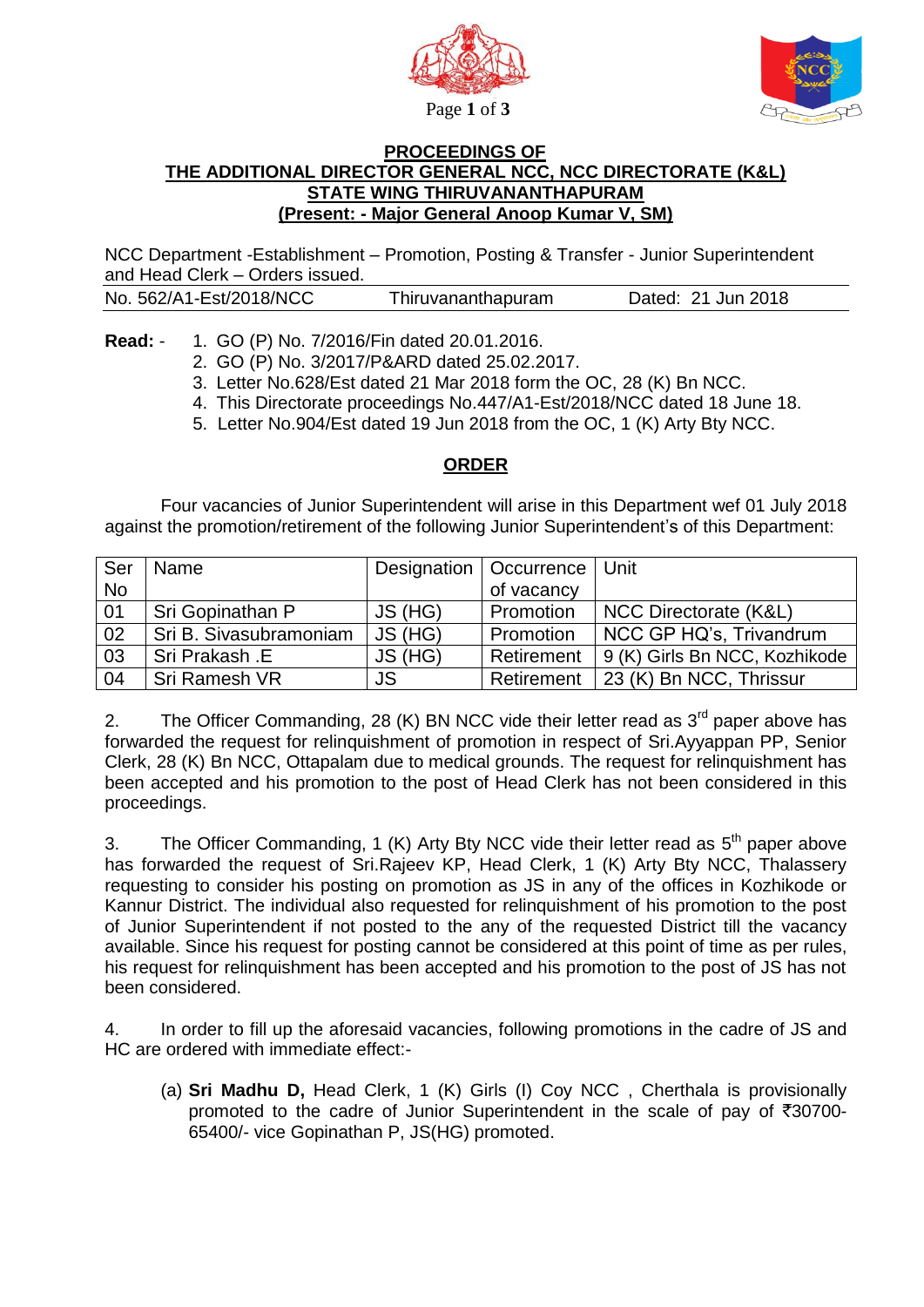



- (b) **Sri Hasham Illyas,** Head Clerk, 1 (K) R&V Sqn NCC, Mannuthy is provisionally promoted to the cadre of Junior Superintendent in the scale of pay of  $\overline{5}30700$ -65400/- vice Sri B. Sivasubramaniam, JS (HG) promoted.
- (c) **Sri ThulaseedharaKurup CR,** Head Clerk, NCC Directorate (K&L), Thiruvananthapuram is provisionally promoted to the cadre of Junior Superintendent in the scale of pay of  $\overline{3}30700-65400/4$  vice Sri. Prakash E, JS (HG) retiring on 30.06.2018.
- (d) **Smt. Pushpa Radhakrishnan,** Senior Clerk, 31 (K) Bn NCC, Kannur is promoted as Head Clerk in the scale of pay of  $\bar{\tau}$  27800-59400/- and further provisionally promoted to the cadre of Junior Superintendent in the scale of pay of  $\bar{\tau}$  30700-65400/- vice Sri. Ramesh VR, JS retiring on 30.06.2018.
- (e) **Sri B. Shanti Kumar,** Senior Clerk, 8 (K) Bn NCC, Mavalikkara is provisionally promoted to the cadre of Head Clerk in the scale of pay of  $\bar{\tau}$  27800-59400/- vice Sri.Madhu D, HC promoted as JS.
- (f) **Sri Ragesh TC,** Senior Clerk, 31 (K) Bn NCC, Kannur is provisionally promoted to the cadre of Head Clerk in the scale of pay of  $\bar{\tau}$  27800-59400/- vice Sri Hasham Illyas, HC promoted as JS.
- (g) **Sri Kumaran VK,** Senior Clerk, 18 (K) BN NCC, Muvattupuzha is provisionally promoted to the cadre of Head Clerk in the scale of pay of  $\bar{\tau}$  27800-59400/- vice Sri.ThulaseedharaKurup CR, HC promoted as JS.

5. Consequent on the above promotions, the following transfers and postings are ordered:-

| <b>Ser</b><br>No | Name, Designation and<br>present Office                                                  | <b>Transferred/Posted to</b>                                                             |
|------------------|------------------------------------------------------------------------------------------|------------------------------------------------------------------------------------------|
| 1.               | <b>Sri.Mohandas T, Jr. Supdt</b><br>7 (K) NU NCC, Ernakulam<br>(On request)              | 9 (K) Girls Bn NCC, Kozhikode vice<br>Sri. Prakash E, Jr. Supdt retiring on 30.06.18.    |
| 2.               | Sri.Sreejith R, Jr.Supdt (HG)<br>1 (K) NU NCC, Aakulam<br>(On request)                   | NCC Directorate (K&L),<br>Thiruvananthapuram vice Sri.Gopinathan.P,<br>JS (HG) Promoted. |
| 3.               | Sri.Mohammed Rafeeq PA,<br>Jr.Supdt, 3 (K) Air Sqn NCC,<br>Kochi (On request)            | 23 (K) Bn NCC, Thrissur vice Sri. Ramesh<br>VR, Jr.Supdt retiring on 30.06.2018.         |
| 4.               | <b>Sri.Satheesh Kumar KS.</b><br>Jr.Supdt, 14 (K) Bn NCC,<br>Pathanamthitta (On request) | 7 (K) Naval Unit NCC, Ernakulam vice<br>Sri. Mohandas T, Jr. Supdt transferred.          |
| 5.               | Sri.Sebastian PV, Jr.Supdt<br>1 (K) Air Sqn NCC, Veli<br>(On request)                    | 3 (K) Air Sqn NCC, Kochi vice<br>Sri. Mohammed Rafeeq PA, JS transferred.                |
| 6.               | Sri Madhu D, Head Clerk, 1 (K)<br>Girls (I) Coy NCC, Cherthala<br>(On Promotion)         | 1 (K) Air Sqn NCC, Veli vice<br>Sri.Sebastian.PV, Jr.Supdt transferred.                  |